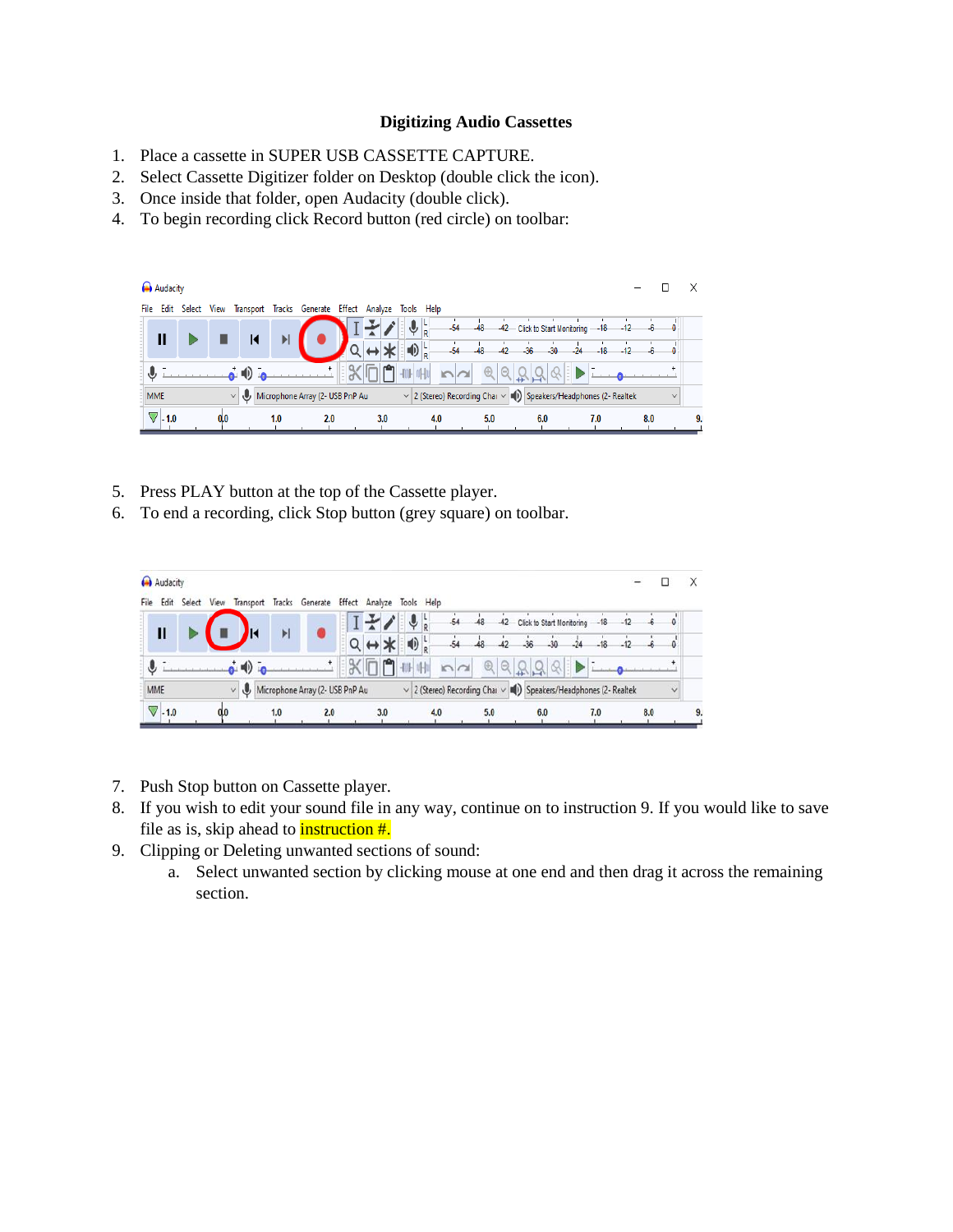| Audacity                        |                              |                                |                                 |                                                                           |                          |                                                                             |                                     |                  | о        | $\times$           |
|---------------------------------|------------------------------|--------------------------------|---------------------------------|---------------------------------------------------------------------------|--------------------------|-----------------------------------------------------------------------------|-------------------------------------|------------------|----------|--------------------|
|                                 |                              |                                |                                 | File Edit Select View Transport Tracks Generate Effect Analyze Tools Help |                          |                                                                             |                                     |                  |          |                    |
| $\mathbf{u}$                    | И                            | Þ                              |                                 | $\Psi_R$                                                                  | $-54$                    | $-48$                                                                       | -42 Click to Start Monitoring -- 18 | $-12$            | $\Omega$ |                    |
|                                 |                              |                                |                                 | $\bigoplus_{R} L$<br>∗                                                    | 54                       | $-36$                                                                       | 30                                  | $-12$            | Ω        |                    |
| €                               | $\triangle$ $\blacksquare$   |                                | $x_{\Pi}$                       | n/Hp<br>$-100-$                                                           | $\overline{\phantom{a}}$ | QQQQQ                                                                       |                                     |                  |          |                    |
| MME                             | $\mathbf{J}$<br>$\checkmark$ |                                | Microphone Array (2- USB PnP Au |                                                                           |                          | $\vee$ 2 (Stereo) Recording Chai $\vee$ (1) Speakers/Headphones (2- Realtek |                                     |                  |          |                    |
| $\triangledown$<br>19.0         | 20.0                         | 21.0                           | 22.0                            | 23.0                                                                      | 24.0                     | 25.0                                                                        | 26.0                                | $\frac{27.0}{4}$ | 28.0     |                    |
| X Audio Track ▼<br>Mute<br>Solo | 1.0                          |                                |                                 |                                                                           |                          |                                                                             |                                     |                  |          |                    |
| $\ddot{\phantom{1}}$            | $0.5 -$                      |                                |                                 |                                                                           |                          |                                                                             |                                     |                  |          |                    |
| $\mathbb{R}$                    | $0.0 -$                      |                                |                                 |                                                                           |                          |                                                                             |                                     |                  |          |                    |
| Stereo, 44100Hz                 | $-0.5 -$                     |                                |                                 |                                                                           |                          |                                                                             |                                     |                  |          |                    |
| 32-bit float                    | $-1.0$                       |                                |                                 |                                                                           |                          |                                                                             |                                     |                  |          | Highlighted        |
|                                 | 1.0                          |                                |                                 |                                                                           |                          |                                                                             |                                     |                  |          | sections will turn |
|                                 | $0.5 -$                      |                                |                                 |                                                                           |                          |                                                                             |                                     |                  |          |                    |
|                                 |                              |                                |                                 |                                                                           |                          |                                                                             |                                     |                  |          | from grey and      |
|                                 | $0.0 -$                      |                                |                                 |                                                                           |                          |                                                                             |                                     |                  |          | look like this.    |
|                                 | $-0.5 -$                     |                                |                                 |                                                                           |                          |                                                                             |                                     |                  |          |                    |
| Select                          | $-1.0$                       |                                |                                 |                                                                           |                          |                                                                             |                                     |                  |          |                    |
|                                 |                              |                                |                                 |                                                                           |                          |                                                                             |                                     |                  |          |                    |
|                                 |                              |                                |                                 |                                                                           |                          |                                                                             |                                     |                  |          |                    |
|                                 |                              |                                |                                 |                                                                           |                          |                                                                             |                                     |                  |          |                    |
|                                 |                              |                                |                                 |                                                                           |                          |                                                                             |                                     |                  |          |                    |
|                                 | $\hat{}$                     |                                |                                 |                                                                           |                          |                                                                             |                                     |                  |          |                    |
| Project Rate (Hz) Snap-To       |                              | <b>Audio Position</b>          |                                 | <b>Start and End of Selection</b>                                         |                          |                                                                             |                                     |                  |          |                    |
| 44100                           | Off                          |                                | 00 h 00 m 23.499 s-             | 00 h 00 m 23.499 s 00 h 00 m 27.403 s v                                   |                          |                                                                             |                                     |                  |          |                    |
| Stopped.                        |                              | Click and drag to select audio |                                 |                                                                           |                          |                                                                             |                                     |                  |          |                    |

b. After unwanted section is highlighted, click the Cut icon on the toolbar.

Audacity

| File | Edit       | Select | View |      |      | Transport Tracks Generate Effect Analyze Tools Help |      |      |      |                                                                             |       |                                   |      |      |
|------|------------|--------|------|------|------|-----------------------------------------------------|------|------|------|-----------------------------------------------------------------------------|-------|-----------------------------------|------|------|
|      |            |        |      |      |      |                                                     |      |      |      | $-48$<br>$-54$                                                              | $-42$ | Click to Start Monitoring --- 18- |      |      |
|      |            |        |      |      |      |                                                     |      |      |      |                                                                             |       |                                   |      |      |
|      | <b>MME</b> |        |      |      |      | Microphone Array (2- USB PnP Au                     |      |      |      | $\vee$ 2 (Stereo) Recording Char $\vee$ (1) Speakers/Headphones (2- Realtek |       |                                   |      |      |
|      |            | 19.0   |      | 20.0 | 21.0 |                                                     | 22.0 | 23.0 | 24.0 |                                                                             | 25.0  | 26.0                              | 27.0 | 28.0 |

- 10. Saving your sound file:
	- a. Insert personal USB drive
	- b. Click File at top left hand of screen.
	- c. In drop down menu, select  $\overline{\text{Export}}$
	- d. Select Export as MP3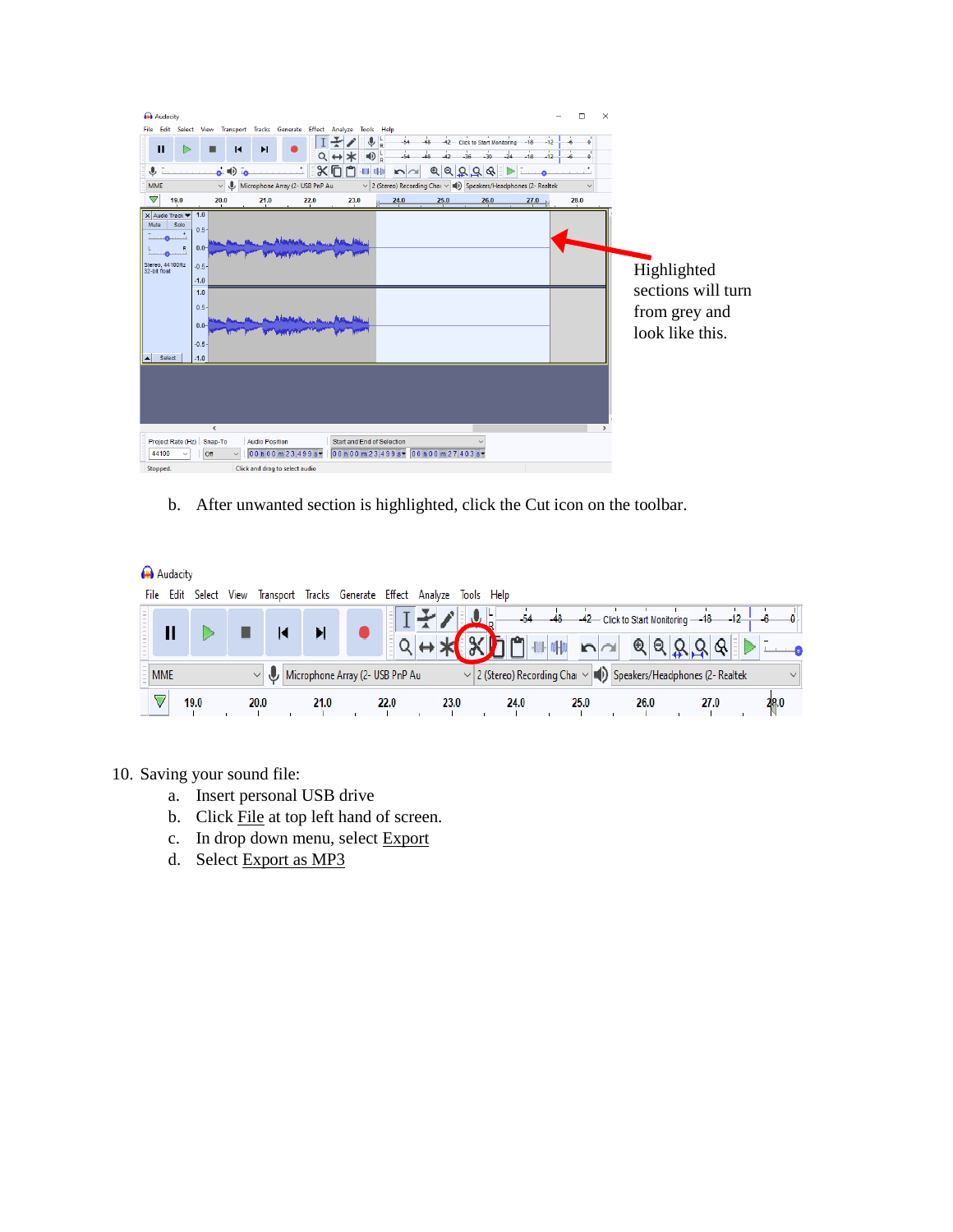|      | Audacity            |                               |                                 |                              |                                                                      |       |                                                                             |                                 |            |              |
|------|---------------------|-------------------------------|---------------------------------|------------------------------|----------------------------------------------------------------------|-------|-----------------------------------------------------------------------------|---------------------------------|------------|--------------|
| File |                     |                               |                                 |                              | Edit Select View Transport Tracks Generate Effect Analyze Tools Help |       |                                                                             |                                 |            |              |
|      | New                 | $Ctrl + N$                    |                                 |                              | $\mathbf{\Psi}_{\mathsf{R}}^{\mathsf{L}}$                            | $-54$ | $\mathbf{L}$<br>$-42$<br>48                                                 | Click to Start Monitoring -- 18 | π<br>$-12$ |              |
|      | Open                | $Ctrl + O$                    | N                               |                              |                                                                      |       |                                                                             | $^{\circledR}$<br>Q             |            |              |
|      | <b>Recent Files</b> | $\rightarrow$                 |                                 |                              |                                                                      |       |                                                                             |                                 |            |              |
|      | Close               | Ctrl+W                        | Microphone Array (2- USB PnP Au |                              |                                                                      |       | $\vee$ 2 (Stereo) Recording Chai $\vee$ (1) Speakers/Headphones (2- Realtek |                                 |            | $\checkmark$ |
|      | Save Project        |                               | 21.0                            | 22.0                         | 23.0                                                                 | 24.0  | 25.0                                                                        | 26.0                            | 27.0       | 28.0         |
|      | Export              | ×.                            | Export as MP3                   |                              |                                                                      |       |                                                                             |                                 |            |              |
|      | Import              | $\rightarrow$                 | Export as WAV                   |                              |                                                                      |       |                                                                             |                                 |            |              |
|      | Page Setup          |                               | Export as OGG                   |                              |                                                                      |       |                                                                             |                                 |            |              |
|      | Print               |                               | Export Audio                    |                              | Ctrl+Shift+E                                                         |       |                                                                             |                                 |            |              |
|      | Exit                | $Ctrl + Q$                    |                                 | <b>Export Selected Audio</b> |                                                                      |       |                                                                             |                                 |            |              |
|      |                     | -1.0                          | Export Labels                   |                              |                                                                      |       |                                                                             |                                 |            |              |
|      |                     | 1.0                           | Export Multiple                 |                              | Ctrl+Shift+L                                                         |       |                                                                             |                                 |            |              |
|      |                     | $0.5 -$                       | Export MIDI                     |                              |                                                                      |       |                                                                             |                                 |            |              |
|      | Select              | $0.0 -$<br>$-0.5 -$<br>$-1.0$ |                                 |                              |                                                                      |       |                                                                             |                                 |            |              |
|      |                     |                               |                                 |                              |                                                                      |       |                                                                             |                                 |            |              |

- e. An Export Audio window will then pop up. Under Save in: select your personal USB drive
- f. Then in the text box to the right of File name: enter an identifier of your choice.

| Export Audio              |                                                                                     |                                        |                                                                  | $\times$                     |  |  |  |  |  |  |  |  |  |
|---------------------------|-------------------------------------------------------------------------------------|----------------------------------------|------------------------------------------------------------------|------------------------------|--|--|--|--|--|--|--|--|--|
| Save in:                  | REF53(F)                                                                            | $\checkmark$                           | 0 0 0 0 0                                                        |                              |  |  |  |  |  |  |  |  |  |
| ਵ⊱<br><b>Ouick access</b> | Name<br>test crystal gayle<br>test crystal gayle2                                   |                                        | <b>Date modified</b><br>1/16/2020 10:19 AM<br>1/16/2020 10:26 AM | Type<br>MP3 File<br>MP3 File |  |  |  |  |  |  |  |  |  |
| Desktop                   |                                                                                     |                                        |                                                                  |                              |  |  |  |  |  |  |  |  |  |
| <b>Libraries</b>          |                                                                                     |                                        |                                                                  |                              |  |  |  |  |  |  |  |  |  |
| This PC                   |                                                                                     |                                        |                                                                  |                              |  |  |  |  |  |  |  |  |  |
| <b>Network</b>            | $\epsilon$                                                                          |                                        |                                                                  | $\rightarrow$                |  |  |  |  |  |  |  |  |  |
|                           | File name:                                                                          | untitled<br>MP3 Files                  | $\checkmark$                                                     | Save<br>Cancel               |  |  |  |  |  |  |  |  |  |
| <b>Format Options</b>     | <b>PERSONAL PROPERTY</b>                                                            |                                        |                                                                  |                              |  |  |  |  |  |  |  |  |  |
|                           | ● Preset<br><b>Bit Rate Mode:</b><br>$\bigcirc$ Variable<br>○ Average<br>◯ Constant |                                        |                                                                  |                              |  |  |  |  |  |  |  |  |  |
|                           | Quality<br>Standard, 170-210 kbps                                                   |                                        |                                                                  |                              |  |  |  |  |  |  |  |  |  |
|                           | Variable Speed:                                                                     |                                        |                                                                  |                              |  |  |  |  |  |  |  |  |  |
|                           |                                                                                     | Channel Mode: . Doint Stereo  ○ Stereo | Force export to mono                                             |                              |  |  |  |  |  |  |  |  |  |
|                           |                                                                                     |                                        |                                                                  |                              |  |  |  |  |  |  |  |  |  |

- g. You will then be given the option to enter Metadata Tags. For example, if you are digitizing songs this is where you can label the artist, song names, and any other pertinent information you wish to keep a record of.
- h. To add information/labels click in the value box that corresponds with the tag you wish to alter.
- i. When you have finished, click  $\overline{\text{OK}}$  at the bottom of the pop-up screen.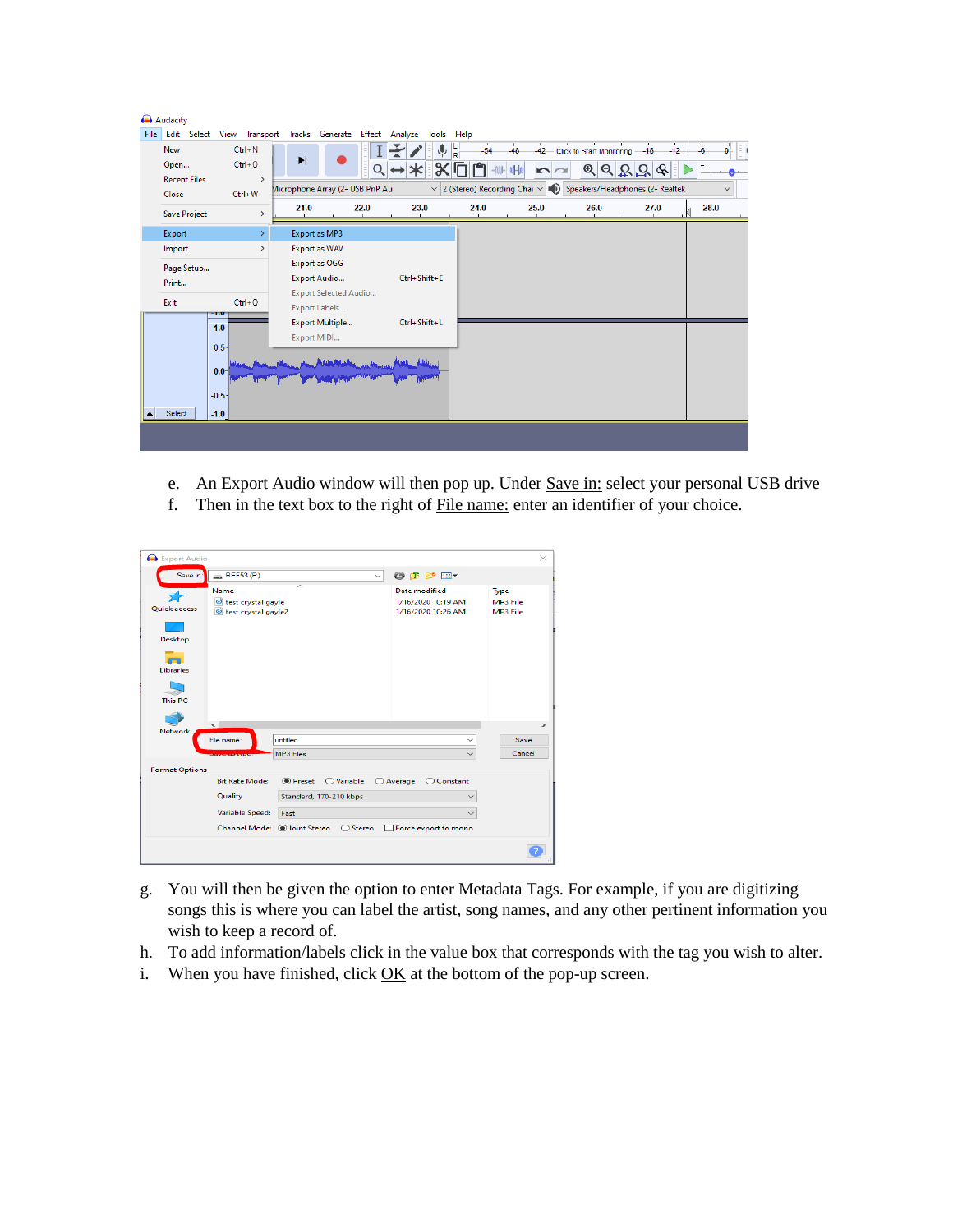| <b>Edit Metadata Tags</b> | $\times$                                                        |
|---------------------------|-----------------------------------------------------------------|
|                           | Use arrow keys (or ENTER key after editing) to navigate fields. |
| Tag                       | <b>Value</b>                                                    |
| <b>Artist Name</b>        |                                                                 |
| <b>Track Title</b>        |                                                                 |
| <b>Album Title</b>        |                                                                 |
| <b>Track Number</b>       |                                                                 |
| Year                      |                                                                 |
| Genre                     |                                                                 |
| Comments                  |                                                                 |
|                           |                                                                 |
|                           | Add<br>Remove<br>Clear                                          |
| Genres                    | Template                                                        |
| Edit                      | Set Default<br>Load<br>Reset<br>Save                            |
|                           | Don't show this when exporting audio                            |
|                           |                                                                 |
|                           | OK<br>Cancel<br>?                                               |
|                           |                                                                 |
|                           |                                                                 |
|                           |                                                                 |

j. Selecting OK will close the pop-up and take you back to your Audacity screen. To ensure that your sound file has been saved to your USB drive, click on the folder icon at the bottom of the desktop.

| $\sigma \times$<br><b>Ga</b> Audacity<br>File Edit Select View Transport Tracks Generate Effect Analyze Tools Help                             |                                                                              |                |                |                       |         |                            |                             |         |                                                                                                                                                                                                                                                                                                                                                                                                                                                                   |      |      |      |      |      |      |      |      |                |      |      |                |                    |
|------------------------------------------------------------------------------------------------------------------------------------------------|------------------------------------------------------------------------------|----------------|----------------|-----------------------|---------|----------------------------|-----------------------------|---------|-------------------------------------------------------------------------------------------------------------------------------------------------------------------------------------------------------------------------------------------------------------------------------------------------------------------------------------------------------------------------------------------------------------------------------------------------------------------|------|------|------|------|------|------|------|------|----------------|------|------|----------------|--------------------|
| $\mathbf{H}$                                                                                                                                   |                                                                              | $\blacksquare$ |                |                       |         |                            |                             |         | $\mathbb{E} \left[ \mathbb{P} \left[ \mathbb{P} \left[ \left[ \begin{array}{ccc} \mathbb{P} & \mathbb{P} \left[ \left[ \mathbb{P} \left[ \mathbb{P} \left[ \mathbb{P} \left[ \mathbb{P} \left[ \mathbb{P} \left[ \mathbb{P} \left[ \mathbb{P} \left[ \mathbb{P} \left[ \mathbb{P} \left[ \mathbb{P} \left[ \mathbb{P} \left[ \mathbb{P} \left[ \mathbb{P} \left[ \mathbb{P} \left[ \mathbb{P} \left[ \mathbb{P} \left[ \mathbb{P} \left[ \mathbb{P} \left[ \math$ |      |      |      |      |      | ٠    |      |      | $\phi \bullet$ |      |      |                |                    |
| MME                                                                                                                                            |                                                                              |                |                | USB PHP Au            |         |                            |                             |         | $Q \leftrightarrow \ast \times \square \square \blacksquare \blacksquare \blacksquare \bullet \sim \bullet \ @QQQQ@ \blacktriangleright$<br>$\sim$ 2 (Stereo) Recording Chas $\sim$ m(i) Speakers/Headphones (2- Realtek                                                                                                                                                                                                                                          |      |      |      |      |      |      |      |      |                |      |      |                |                    |
| $\nabla$ 19.0                                                                                                                                  | 20.0                                                                         |                | 21.0           | 22.0                  | 23.0    | 24.0                       | 25.0                        | 26.0    | 27.0                                                                                                                                                                                                                                                                                                                                                                                                                                                              | 28.0 | 29.0 | 30.0 | 31.0 | 32.0 | 33.0 | 34.0 | 35.0 | 36.0           | 37.0 | 38.0 | 39.0           | 40.0               |
| X Audio Track ¥ 1.0<br>Mute Solo<br>$\frac{1}{2}$<br>$\bullet$<br>anna i<br>$\mathbf{R}$<br>مسا<br>Stereo, 44100Hz<br>32-bit float<br>A Select | 0.5<br>0.0<br>$-0.5$<br>$-1.0$<br>1.0<br>$0.5 -$<br>0.0-<br>$-0.5 -$<br>.1.0 |                |                |                       |         |                            |                             |         |                                                                                                                                                                                                                                                                                                                                                                                                                                                                   |      |      |      |      |      |      |      |      |                |      |      |                |                    |
| Project Rate (Hz) Snap-To<br>44100<br>$\vee$<br>Stopped.                                                                                       | $\epsilon$<br><b>Off</b>                                                     |                | Audio Position | $\sqrt{00h00m27586s}$ |         | Start and End of Selection | 00600m2758539 00600m2758555 |         |                                                                                                                                                                                                                                                                                                                                                                                                                                                                   |      |      |      |      |      |      |      |      |                |      |      |                |                    |
| ٠                                                                                                                                              | $O$ Type here to search                                                      |                |                |                       | $\circ$ |                            | ы                           | xB<br>٠ | ۰                                                                                                                                                                                                                                                                                                                                                                                                                                                                 |      |      |      |      |      |      |      |      |                |      |      | $\wedge$ 53 46 | 12/29 PM<br>$\Box$ |

k. Then select (double click) your USB on the left hand side. Once selected you will find your file under its given name.